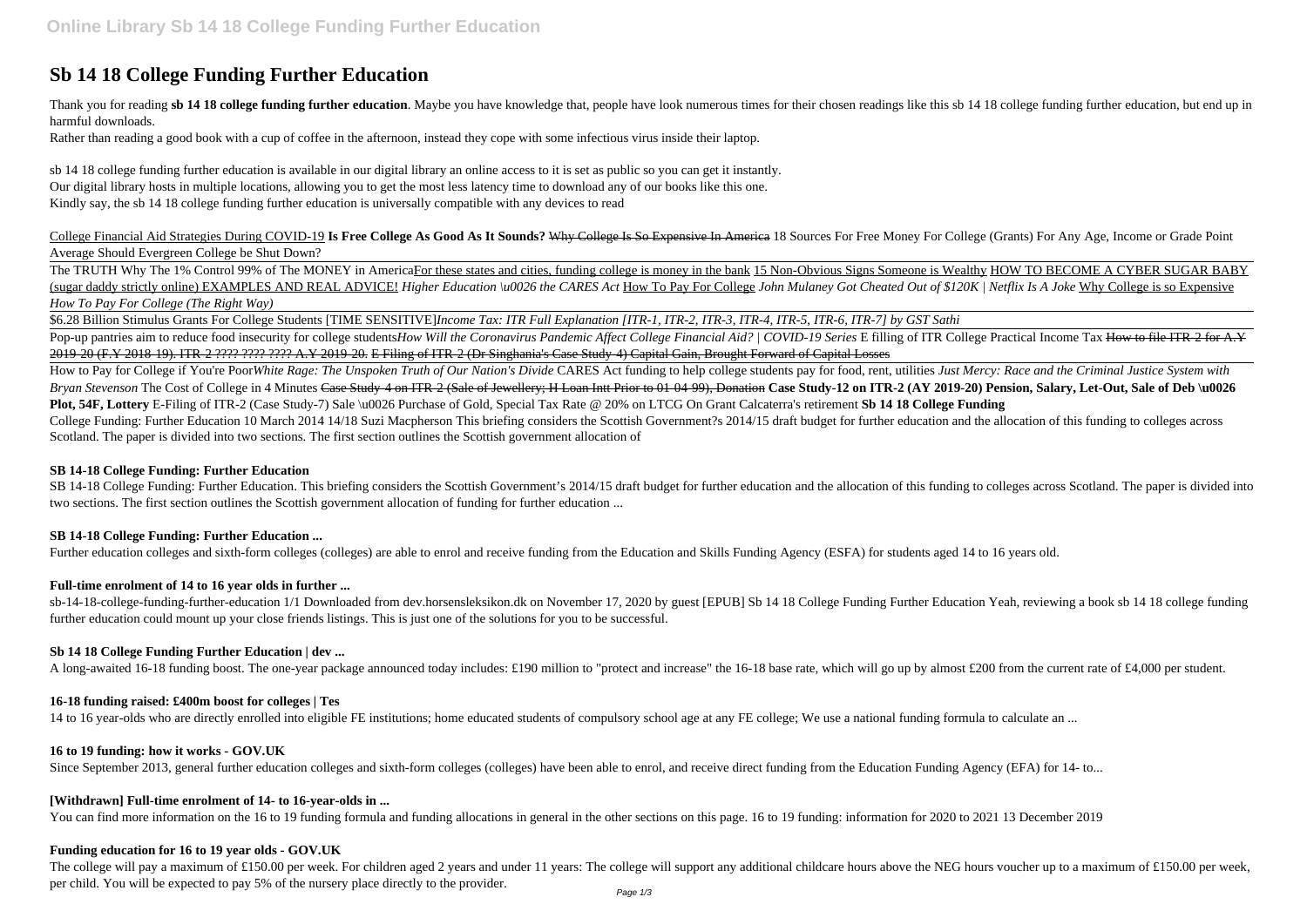## **Finance & Funding for 19+ | tmc.ac.uk**

For the academic year 2016-17 there are funding restrictions on the one year "legacy" GCSES which may be offered as re-sit opportunties for post-16s which could affect home educated 14-16s taking in-fill places. The colleg will not be able to get funding for legacy courses where students are under 16 on August 31st 2016. More

#### **Ed Yourself - 14-16 College FAQ Home Education**

aged 16 to 18 and 19 to 25 with an education, health ... Information added about the maths & English condition of funding questionnaire on barriers to meeting the condition of funding. 18 November ...

Free college places for 14 to 16 year olds. It has been possible for some time for home educated young people to access college places for free under a special arrangement providing the college agrees to it. This is a spec arrangement specifically set up for home educated young people whereby the parents remain primarily responsible for the child's welfare and general education, so the college does not have to offer a full time education or provide pastoral care.

## **16 to 19 funding: maths and English condition of funding ...**

The SFC student support budget is a cash-limited pot of funding that has three components. The first is a fund for living costs (the bursary element). The second is a fund for childcare (the childcare element). The third i for financial hardship (the discretionary element).

Find additional financial support for travel, meals and accommodation costs, course equipment, and childcare from various schemes. You won't have to pay any course fees if you're staying on in education or training at a sc college, or with a training provider, and you're under the age of 19.

## **14-16 College Resources - Home Education UK: index**

College Funding Grants in The Bank. College funding grants in The Bank ST7 3 are available for those who require financial help. Colleges play an important role in making sure that their students get the most of their time higher education and this can be enhanced by the amount of funds or finance a college can receive via the search for grants.

## **SB 16-48 Colleges-Scottish Funding Council Student Support ...**

## **16-19 Education grants, bursaries & funding | UCAS**

A ten-year plan for school and college funding 13 between 2009–10 and 2017–18, and will only be about 14% higher in real terms in 2017–18 than in 2003–04".49 We noted that such context did not appear have featured particularly prominently in the Department's communications.50 23.

#### **School and college funding**

# **College Funding in The Bank | Grants For Colleges**

14/26 Camilla Kidner, Richard Marsh and Nicola Hudson This briefing gives the legislative and policy context for the provision of childcare and pre-school education and considers the expansion of early learning and childcare as set out in the Scottish Government's White Paper "Scotland's Future".

#### **SB 14-26 Early Learning and Childcare - Scottish Parliament**

The Education Funding Agency has announced that the national base funding rates of £4,000 per full time student aged 16 to 17 and £3,300 for 18 year olds will remain unchanged for the academic year 2017 to 2018.

#### **EFA announces no change to 16-18 funding rates**

Announcement of indicative college outcome agreement funding allocations for academic year 2017-18. We use cookies to run our user subscription service and collect anonymous visitor statistics using Google Analytics.